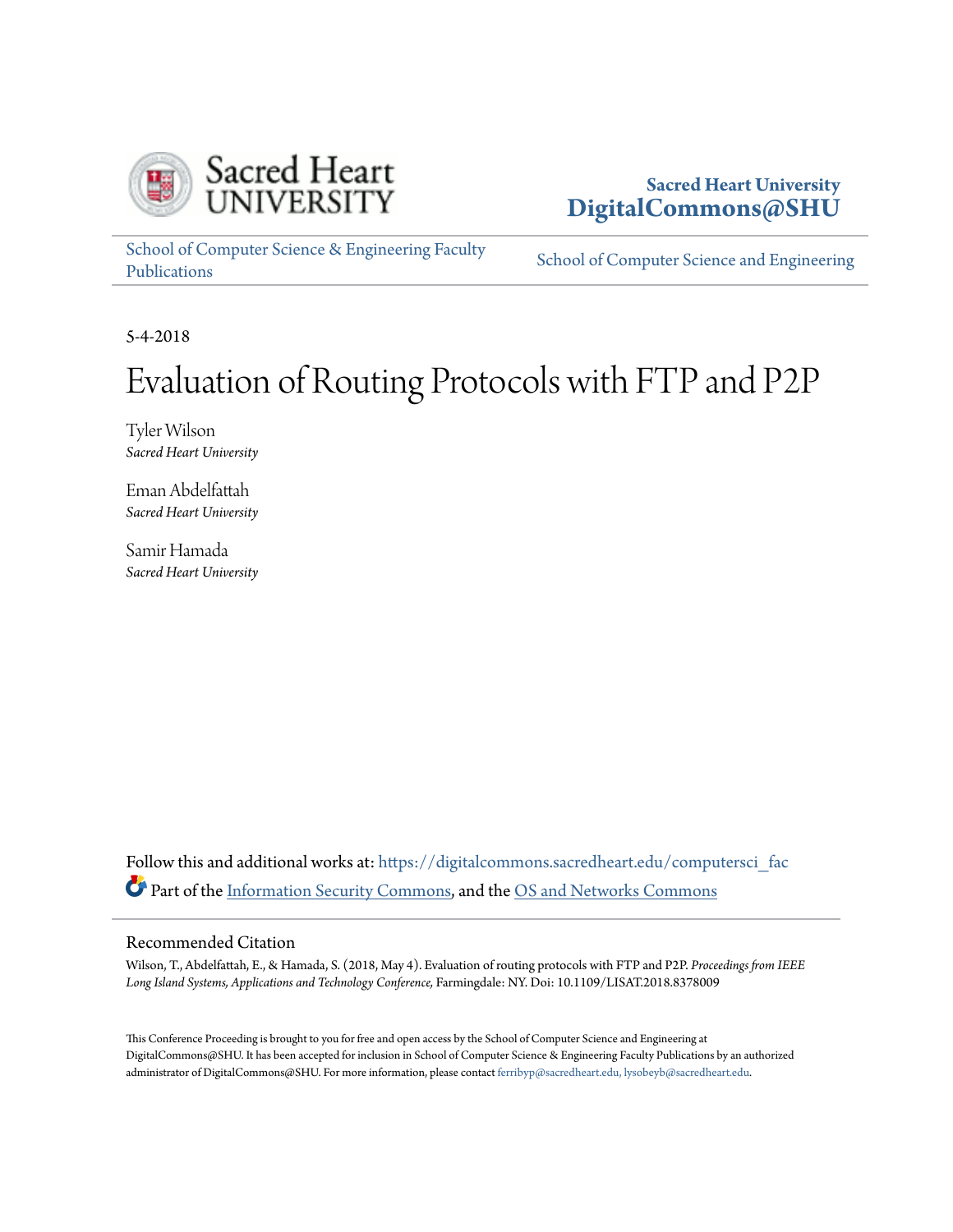## Evaluation of Routing Protocols with FTP and P2P

Tyler Wilson<sup>1</sup>, Eman Abdelfattah<sup>2</sup>, Samir Hamada<sup>3</sup> School of Computing<sup>1,2</sup>, School of Business<sup>3</sup> Sacred Heart University<sup>1,2</sup>, Farmingdale State College<sup>3</sup> Fairfield,  $CT^{1,2}$ , Farmingdale, NY<sup>3</sup> wilsont3@mail.sacredheart.edu<sup>1</sup>, abdelfattahe@sacredheart.edu<sup>2</sup>, hamadas@farmingdale.edu<sup>3</sup>

#### II. RELATED WORK

Abstract— One of the decisions that need to be made when designing and configuring a computer network in which routing protocol should be used. This paper presents a simulation of a high load File Transfer Protocol (FTP) Application and a high load Peer to Peer (P2P) Application using Riverbed Academic Modeler 17.5. The simulation is configured and run in a World environment to replicate a global network. Each simulation employs either RIP, OSPF, or EIGRP routing protocol. The queuing delay, throughput, link utilization, and IP packets dropped are used as performance parameters to determine which routing protocol is the most efficient for this network setup.

*Keywords—File Transfer Protocol (FTP), Peer to Peer(P2P), Enhanced Interior Gateway Protocol (EIGRP), Open Shortest Path First (OSPF), Routing Information Protocol (RIP), Data Evaluation System (DES).* 

#### I. INTRODUCTION

Routing protocols are essential for ensuring that the best path is used to route packets to its destination. Different dynamic interior routing protocols are available such as RIP, OSPF, and EIGRP. RIP is a distance-vector routing protocol. It uses "hop count" to determine the least number of routers needed to route packets from client to server. EIGRP is a hybrid routing protocol because it combines the best features of both distance vector protocols and link state protocols. It uses bandwidth, delay, load, and reliability to determine the best route. OSPF is a link state routing protocol that uses link cost as a metric. The least cost link path is used to determine the best route. This paper presents a simulated World environment using Riverbed Modeler to examine and analyze the designed network [1]. The simulation allows for a deeper understanding of real-world network design, testing, and implementation. Performance evaluation of the designed network is equally as important as configuring and designing the network itself. Hardware configurations are selected to allow for Cisco's EIGRP routing protocol to be evaluated. That process itself aids in the understanding of what hardware options can be implemented in a network configuration. The design of the network in this paper is entirely organic, as we could build any type of network as needed. Experimentation with the Riverbed Modeler software was crucial in completing this type of analysis.

This paper is organized as follows: section II introduces the related work. In section III, the designed network is presented. Section IV discusses performance evaluation of the designed network. Finally, section V offers the conclusion and future work.

Kumar *et al.* created a network model which utilizes two subnets connected with a 10BaseT link [2]. One subnet contains Wireless LAN workstations running a high load FTP Application. The other subnet contains a Wireless LAN server supporting the High Load FTP Application. Routing protocols were evaluated, with EIGRP was the recommended protocol after analysis.

Rufai *et al.* provided an in-depth analysis of IS-IS, OSPF, RIP, EIGRP, and IGRP Routing Protocols [3]. A network containing seven routers, 1x100BaseT LAN, 1x10BaseT LAN, and HTTP server were used to analyze the performance of a multitude of different applications with each of these five routing protocols. There is also a failure link programmed in the Riverbed simulation to analyze consistent data flow, and proper recovery when this link failed. No recommendations were given, but the paper highlights the pros and cons of each routing protocol.

Jalali *et al.* analyze RIP, IGRP, OSPF and EGRP routing protocols using OPNET Simulator [4]. A network of five Cisco 7000 routers connected with PPP\_DS3 links allows two workstations to communicate via a video streaming application. This analysis also contains a programmed link failure at designated times throughout the simulation. The authors concluded that EIGRP is the recommended routing protocol in their designed network. These results are used as a relative benchmark for evaluating the routing protocols within our work, as there were a significant number of similar components used in the network design.

Wei *et al.* analyzed the performance of HTTP and FTP using an OPNET simulation [5]. To analyze performance, TCP queuing delays are measured for both FTP and HTTP. For the analysis of HTTP, the number of clients is also another parameter to determine performance. It was found that HTTP queuing delays were double that of FTP queuing delays.

Xu *et al.* analyzed the performance of routing protocols using OPNET [6]. The analyzed routing protocols are RIP, OSPF, and EIGRP. It was found that EIGRP performed better in terms of network convergence, routing traffic, and Ethernet delay when analyzing HTTP traffic. RIP performed better with voice packet delays. OSPF was found to show better performance using HTTP in terms of page response time and packet end-to-end delay for video conferencing.

Rakheja *et. al.* found the highest performing routing protocol by analyzing the cost of delivery, amount of overhead on each router, failure recovery, queuing delays, and throughput [7]. The analyzed protocols are RIP, OSPF,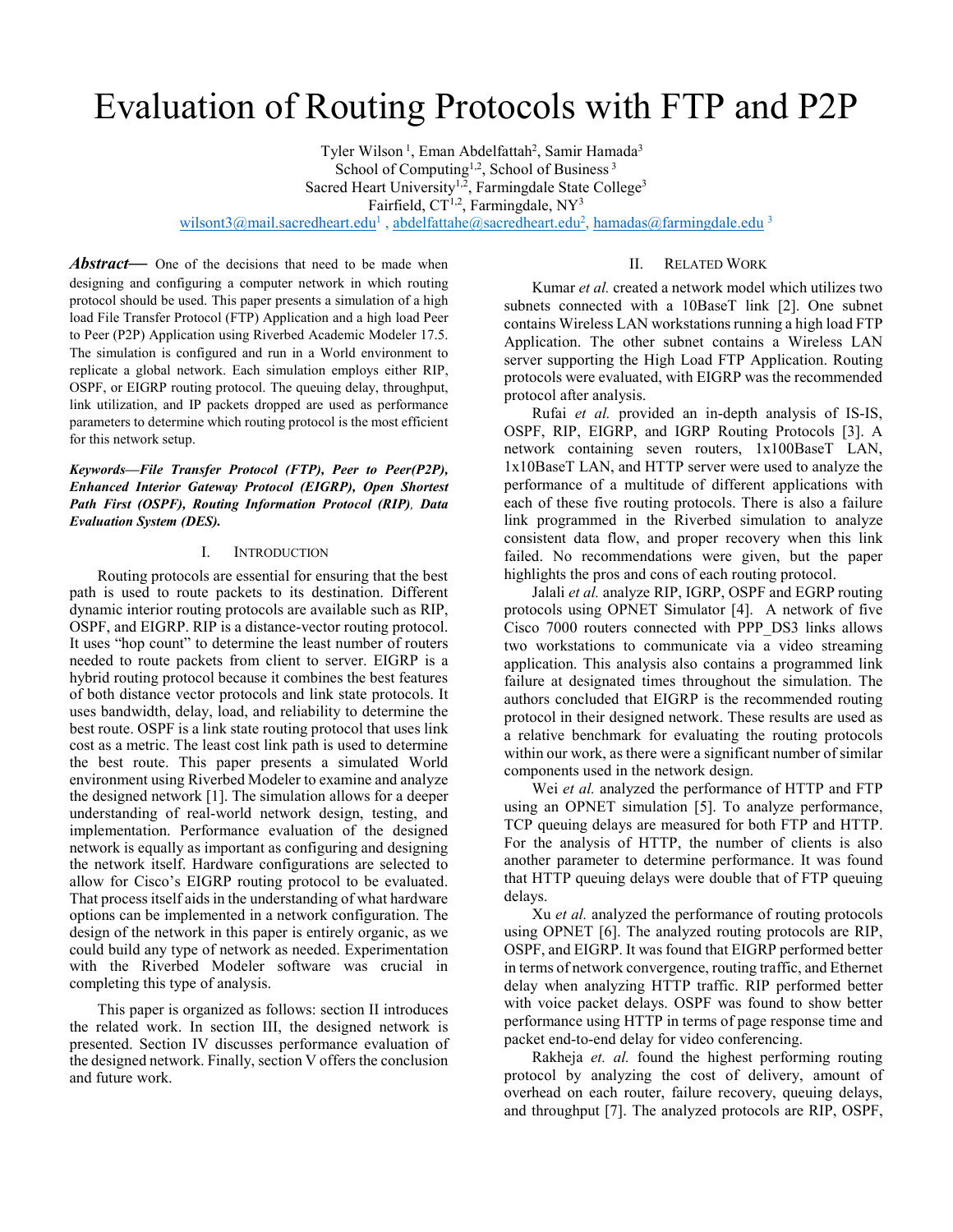IGRP, and EIGRP. It was found that OSPF had the lowest cost of transmission as well as the highest throughput. EIGRP, however, provided the lowest queuing delays.

Thornier analyzed different routing protocols; EIGRP, RIP, and OSPF using the OPNET modeler [8]. There were five subnets all connected in a ring using a PPP\_DS3 link. Two subnets contained an extra PPP\_DS3 link anticipating a failure. Up to 10 routers per subnet were in place that supported three 100BaseT LANs. The author concluded that RIP was very effective with voice packet transmission, while EIGRP displayed better management of traffic and lower Ethernet delays. OSPF provided better convergence as well as better handling of HTTP traffic.

#### III. DESIGNED NETWORK

The designed network consists of three individual subnets as shown in figure 1. Each scenario uses a World Network configuration. The P2P application runs on two 10BaseT LAN setups in subnet\_northeast as shown in figure 2. The FTP Application runs on two Ethernet Workstations in subnet\_africa as shown in figure 3. The clients communicate with a PPP Server running the P2P Application and a PPP Server running the FTP Application, which resides in subnet midatlantic, as shown in figure 4. Each subnet must communicate through the IPv32 cloud utilizing PPP\_DS3 links. Each application scenario runs one of the routing protocols, either RIP, OSPF, or EIGRP. This analysis is conducted to determine which routing protocol is best suited for this network/application setup. The duration of the simulation is 10 minutes for each scenario. DES, or Data Evaluation System, Node Statistics include Queuing Delay, Throughput, and Link Utilization are analyzed. Also, IP Packet Drop Rate is analyzed under DES Global Statistic.



Figure 1. The Designed Network



Figure 2. Subnet\_Northeast



Figure 3. Subnet\_Africa



Figure 4. Subnet\_Midatlantic

#### IV. PERFORMANCE EVALUATION

The first statistic analyzed was the average IP packet traffic drop rate for each of the routing protocols. As seen in figure 5, EIGRP displayed an initial average packet drop of between eight and nine packets, before eventually tapering off to an average of roughly five packets dropped at the end of the simulation. The average number of packets dropped by the OSPF routing protocol was roughly 4 at the beginning of the simulation, and then tapering off to an average of about 2 packets. RIP did not have any packets dropped through the simulation.

When observing the traffic between the IP Cloud and each of the respective subnets, EIGRP provides the lowest queuing delay. Subnet\_africa, in figure 6, which contains the FTP Clients, shows more consistent queuing delays using EIGRP rather than RIP or OSPF. RIP displayed steady increases as time went on, similar to OSPF; but, EIGRP ended with  $\sim 00002$  second less queuing delay than OSPF and .00006 second less queuing delay than RIP.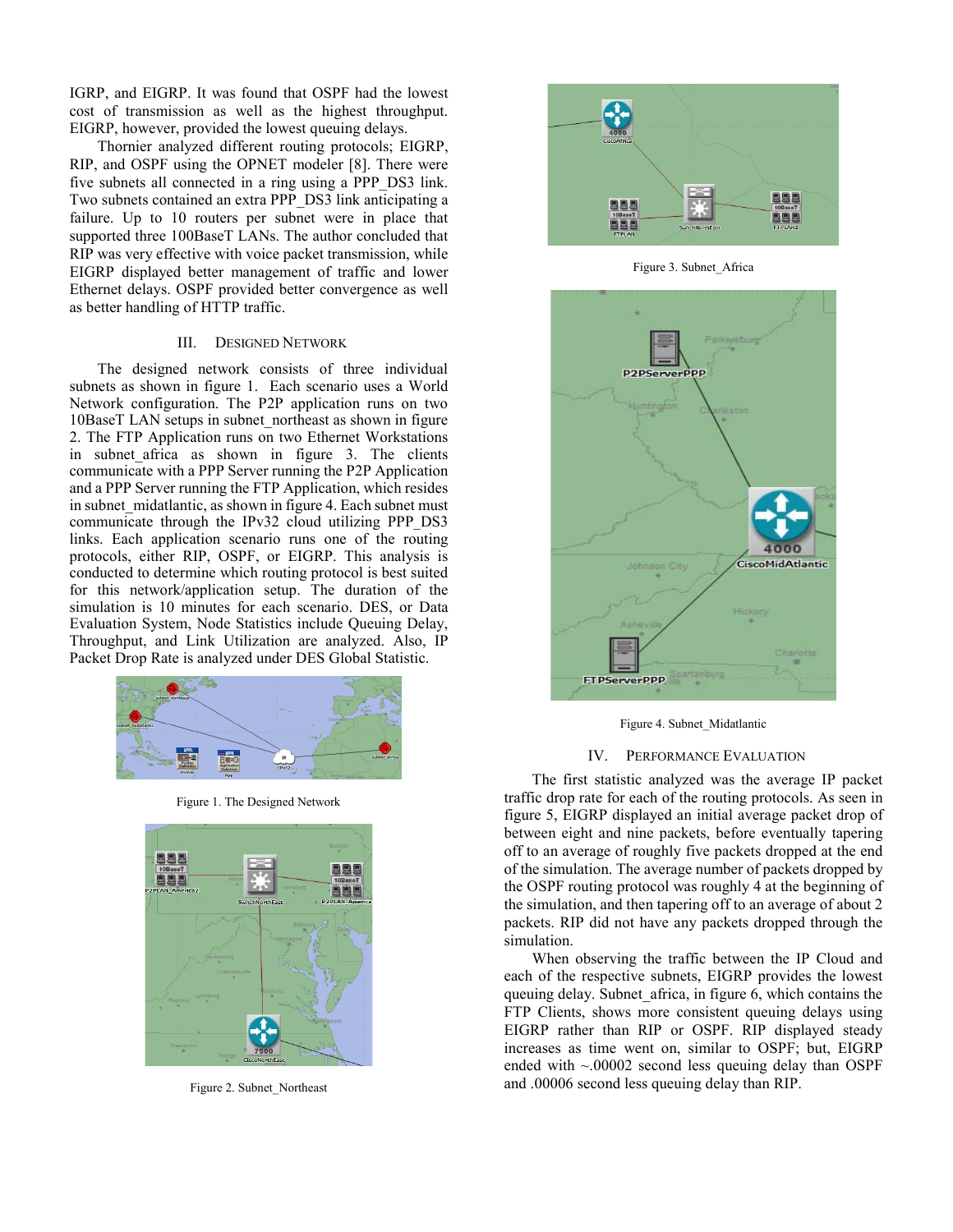Subnet midatlantic, in figure 7, which contains the P2P and FTP Servers, shows marginal differences of no more than .000010 seconds when comparing each of the routing protocols. It should be noted that EIGRP, again, demonstrated the least amount of queuing delay in subnet midatlantic.

The subnet northeast, in figure 8, which contains the P2P Clients, shows more distinct differences between the routing protocols. EIGRP again had the lowest queuing delay, with .00005 seconds less than OSPF and ~.00010 seconds



Figure 5. Average IP Traffic Dropped



Figure 6. Average Queuing Delay from IP Cloud to subnet\_africa



Figure 7. Average Queuing Delay from IP Cloud to subnet\_midatlantic



Figure 8. Average Queuing Delay from IP Cloud to subnet\_northeast



Figure 9. Average Queuing Delay of FTP Application within subnet\_midatlantic



Figure 10. Average Throughput of FTP Application within subnet\_midatlantic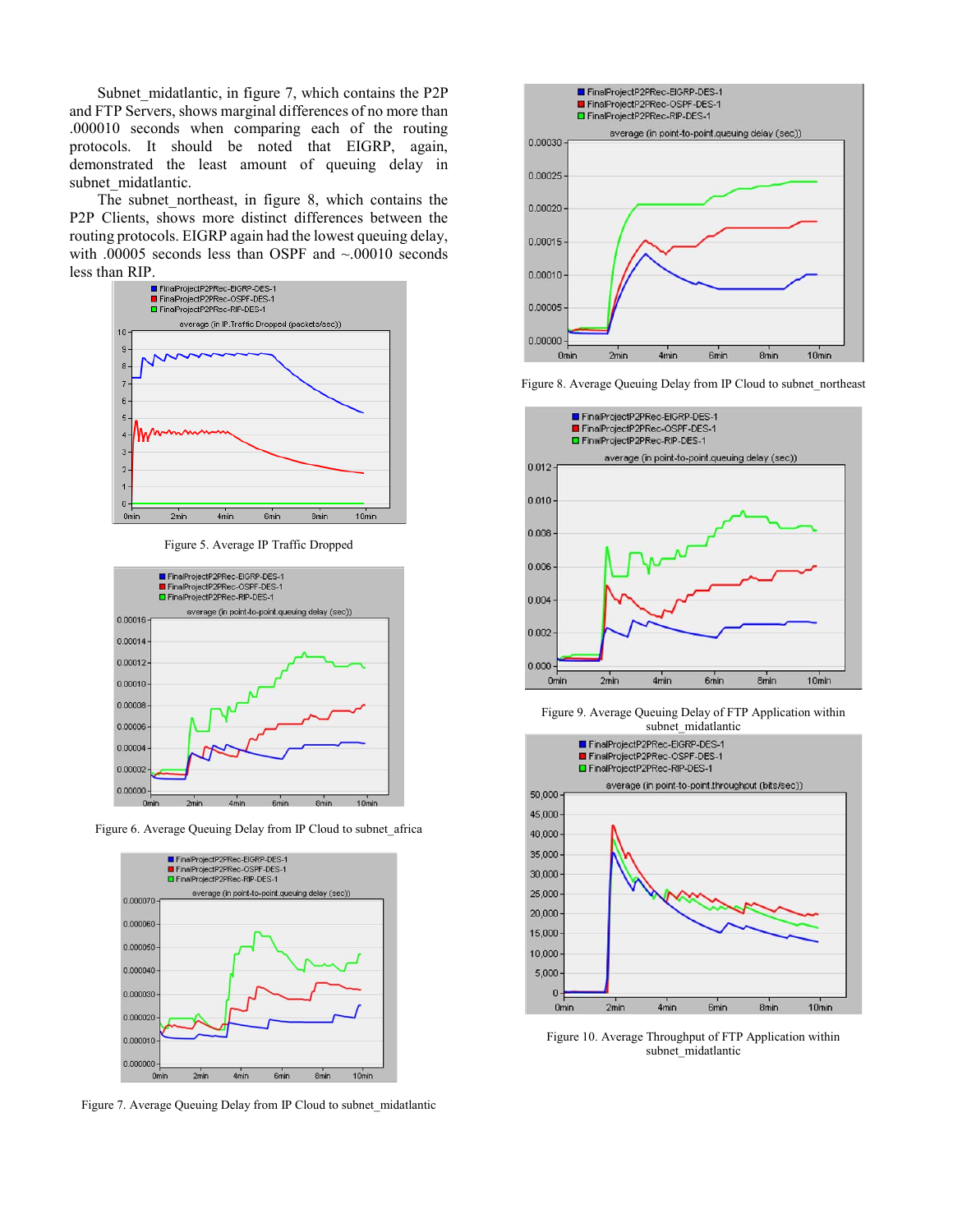

Figure 11. Average Link Utilization of FTP Application within subnet\_midatlantic



Figure 12. Average Queuing Delay of P2P Application within subnet\_midatlantic



Figure 13. Average Throughput of P2P Application within subnet midatlantic



Figure 14. Average Link Utilization of P2P Application within subnet\_midatlantic

As an aside, to analyze differences in Cisco hardware, the FTP application clients in subnet\_northeast utilize a Cisco 7500 router, while the P2P clients and the subnet containing the application servers utilize a Cisco 4000 router. For the purposes of this work, this analysis will not be in depth.

The average queuing delay, average throughput, and average link utilization were analyzed from the FTP Application supporting server to the first hop Cisco 4000 router. As shown in figure 9, EIGRP provides the lowest queuing delay at ~.004 seconds less than OSPF and .006 seconds less than RIP. EIGRP also provided for a more consistent queuing delay than the exponential increase of RIP and OSPF. This correlates with the throughput and link utilization.

Figure 10 illustrates that EIGRP provided for the lowest throughput over the simulation compared with RIP and OSPF. At 6 minutes into the simulation, OSPF was providing  $\sim$ 10,000 bits/sec more throughput than EIGRP, and RIP providing ~7000 bits/sec more than EIGRP. Greater throughput results in greater queuing delays by OSPF and RIP. By 10 minutes into the simulation, EIGRP was  $\sim$ 7000 bits/sec lower than OSPF and ~5000 bits/sec lower than RIP.

 Average link utilization for the FTP application in figure 11 correlates 1:1 with FTP throughput.

Lastly, the average queuing delay, average throughput, and average link utilization were analyzed for the P2P Application supporting server to the first hop Cisco 7500 Router. As shown in figure 12, EIGRP provided for the lowest queuing delay with  $\sim 0.00025$  seconds lower than RIP and ~.00015 seconds lower than OSPF.

Again, we observe in figure 13 that both OSPF and EIGRP provide comparable average throughput for the P2P Server. They provide ~100,000 bits/sec more than RIP.

Figure 14 illustrates that average link utilization correlates 1:1 with P2P average throughput.